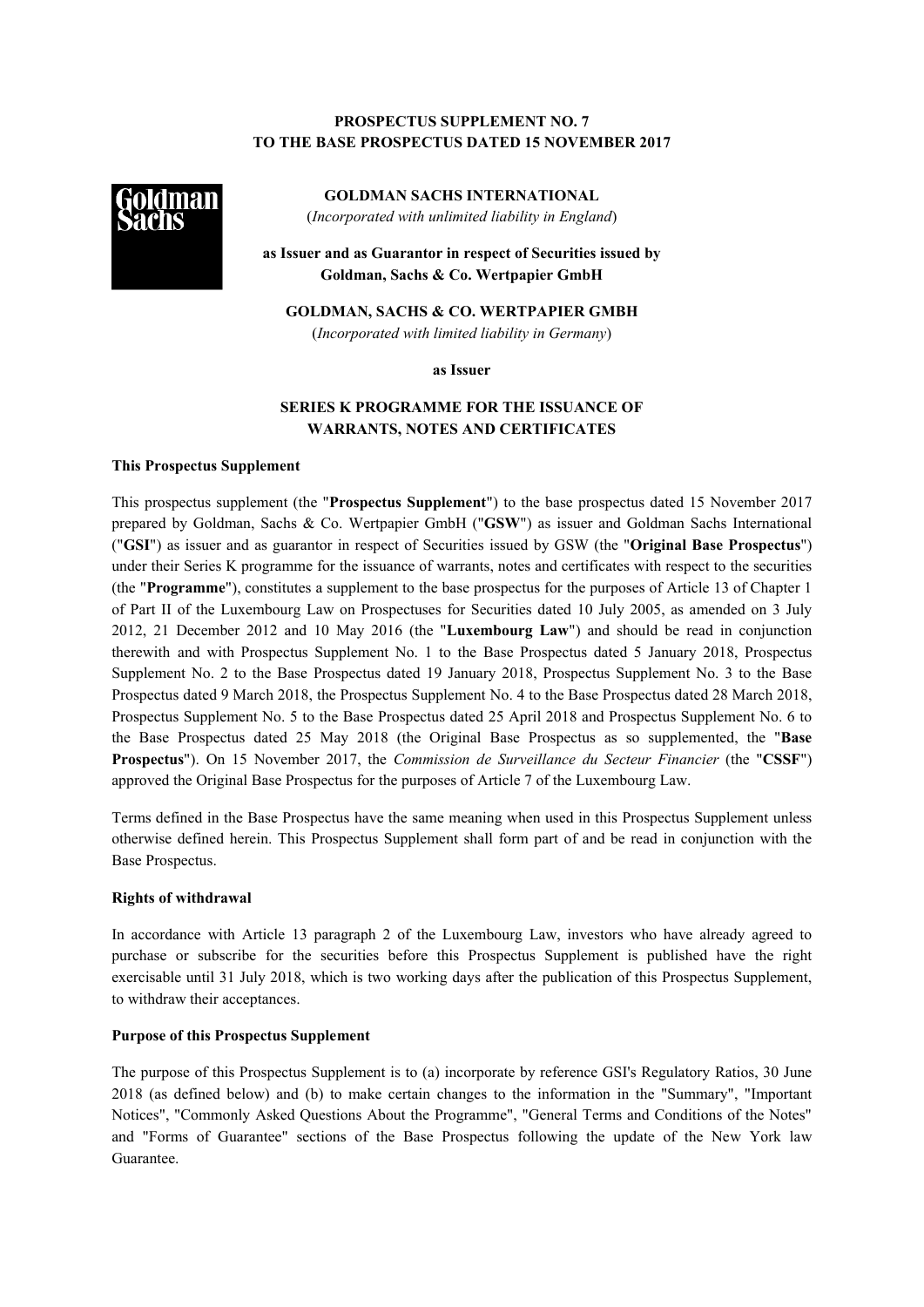This Prospectus Supplement and the document incorporated by reference will be available on the website of the Luxembourg Stock Exchange at *[www.bourse.lu](http://www.bourse.lu/)*.

## **Information being supplemented**

## *Incorporation by reference*

This Prospectus Supplement supplements the Base Prospectus by incorporating by reference the report on the Regulatory Ratios of Goldman Sachs International for the fiscal quarter ended 30 June 2018 ("**GSI's Regulatory Ratios, 30 June 2018**").

A copy of GSI's Regulatory Ratios, 30 June 2018, has been filed with the CSSF in its capacity as competent authority under the Prospectus Directive.

GSI's Regulatory Ratios, 30 June 2018 is incorporated by reference into, and forms part of, this Prospectus Supplement, and the information contained in this Prospectus Supplement and GSI's Regulatory Ratios, 30 June 2018 shall be deemed to update and, where applicable, supersede any information contained in the Base Prospectus, or any documents incorporated by reference therein.

## **Information incorporated by reference**

| <b>GSI's Regulatory Ratios, 30 June 2018</b> |                          |        |  |
|----------------------------------------------|--------------------------|--------|--|
|                                              | Introduction             | Page 1 |  |
|                                              | <b>Regulatory Ratios</b> | Page 1 |  |

## **Amendments to the Summary**

The Summary, as supplemented prior to this Prospectus Supplement, shall be amended by virtue of this Prospectus Supplement by deleting the information appearing in Element B.18 *(Nature and scope of the Guarantee)* and replacing it with the following:

| "B.18" | Nature and       | [Delete Element B.18 if Annex VI is not applicable]                          |  |
|--------|------------------|------------------------------------------------------------------------------|--|
|        | scope of the     |                                                                              |  |
|        | <b>Guarantee</b> | The payment obligations [and (subject to the next sentence) delivery         |  |
|        |                  | obligations] of GSW in respect of the Securities issued by it are guaranteed |  |
|        |                  | by GSI (GSI in its capacity as guarantor, the "Guarantor") pursuant to [a    |  |
|        |                  | guarantee governed by English law in respect of Securities other than EIS    |  |
|        |                  | Notes dated 29 May 2015] [a guarantee governed by the laws of the State      |  |
|        |                  | of New York in respect of EIS Notes dated 29 May 2018] (the                  |  |
|        |                  | "Guarantee"). [The Guarantor is only obliged to pay a cash amount (the       |  |
|        |                  | "Physical Settlement Disruption Amount") instead of delivering the           |  |
|        |                  | Deliverable Assets if GSW fails to deliver the Physical Settlement           |  |
|        |                  | Amount.] The Guarantee will rank pari passu with all other unsecured and     |  |
|        |                  | unsubordinated indebtedness of GSI."                                         |  |
|        |                  |                                                                              |  |

## **Amendments to the Base Prospectus**

The Base Prospectus, as supplemented prior to this Prospectus Supplement, is amended and supplemented as follows:

## 1. **Amendments to the section entitled "Important Notices"**

The information in the section entitled "Important Notices" of the Base Prospectus is amended and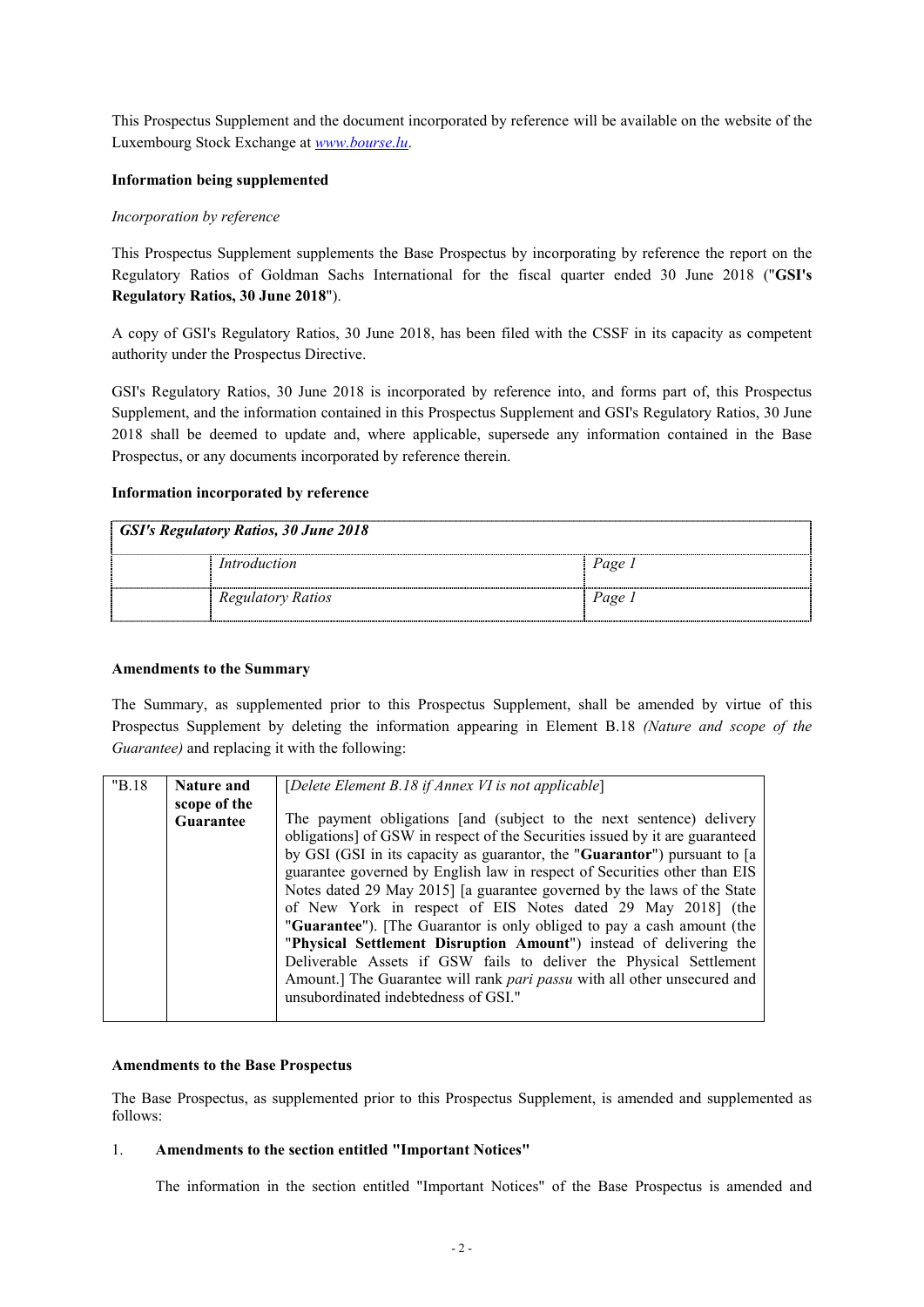supplemented by deleting the third paragraph on page iv of the Original Base Prospectus in its entirety and replacing it with the following:

"**Nature of the Guarantees:** The payment obligations and (subject to the next sentence) delivery obligations of GSW in respect of the Securities are guaranteed by GSI pursuant to, as applicable, (i) a guarantee governed by English law in respect of Securities other than EIS Notes dated 29 May 2015 (the "**English law Guarantee**") or (ii) a guarantee governed by the laws of the State of New York in respect of EIS Notes dated 29 May 2018 (the "**New York law Guarantee**" and, together with the English law Guarantee, the "**Guarantees**"). GSI is only obliged to pay a cash amount (the Physical Settlement Disruption Amount) instead of delivering the Deliverable Assets if GSW fails to satisfy its delivery obligations under the Securities."

## 2. **Amendments to the section entitled "Documents Incorporated By Reference"**

The information in the section entitled "Documents Incorporated by Reference" of the Base Prospectus is amended and supplemented by:

(a) deleting the first paragraph of sub-section 1 entitled "Goldman Sachs International" on page 108 of the Original Base Prospectus and replacing it with the following:

## "**1. Goldman Sachs International**

GSI files documents and information with the Commission de Surveillance du Secteur Financier (the "**CSSF**"). The following documents, which GSI has filed with the CSSF, are hereby incorporated by reference into this Base Prospectus:

- (a) The report on the Regulatory Ratios of Goldman Sachs International for the fiscal quarter ended 30 June 2018 ("**GSI's Regulatory Ratios, 30 June 2018**");
- (b) The Unaudited Quarterly Financial Report of GSI for the period ended 31 March 2018 ("**GSI's 2018 First Quarter Financial Report**"), containing, in Part II, the Unaudited Financial Statements of GSI for the period ended 31 March 2018 ("**GSI's 2018 First Quarter Financial Statements**");
- (c) The report on the Regulatory Ratios of GSI for the fiscal quarter ended 31 March 2018 ("**GSI's Regulatory Ratios, 31 March 2018**");
- (d) The Annual Report for the fiscal year ended 31 December 2017 of GSI ("**GSI's 2017 Annual Report**"), containing, in Part II, the Directors' Report and Audited Financial Statements of GSI for the period ended 31 December 2017 ("**GSI's 2017 Financial Statements**");
- (e) The report on the Regulatory Ratios of GSI for the fiscal quarter ended 31 December 2017 ("**GSI's Regulatory Ratios, 31 December 2017**");
- (f) The Current Report in Form 8-K dated 28 December 2017 of the Goldman Sachs Group Inc. ("**GSG's 28 December 2017 Form 8-K**") as filed with the SEC on 28 December 2017;
- (g) The Unaudited Quarterly Financial Report of GSI for the period ended 30 September 2017 ("**GSI's 2017 Third Quarter Financial Report**"), containing, in Part II, the Unaudited Financial Statements of GSI for the period ended 30 September 2017 ("**GSI's 2017 Third Quarter Financial Statements**");
- (h) The Current Report in Form 8-K dated 12 September 2017 of the Goldman Sachs Group Inc. ("**GSG's 12 September 2017 Form 8-K**"), including Exhibit 99.1 ("**Exhibit 99.1 to GSG's 12 September 2017 Form 8-K**") as filed with the SEC on 12 September 2017;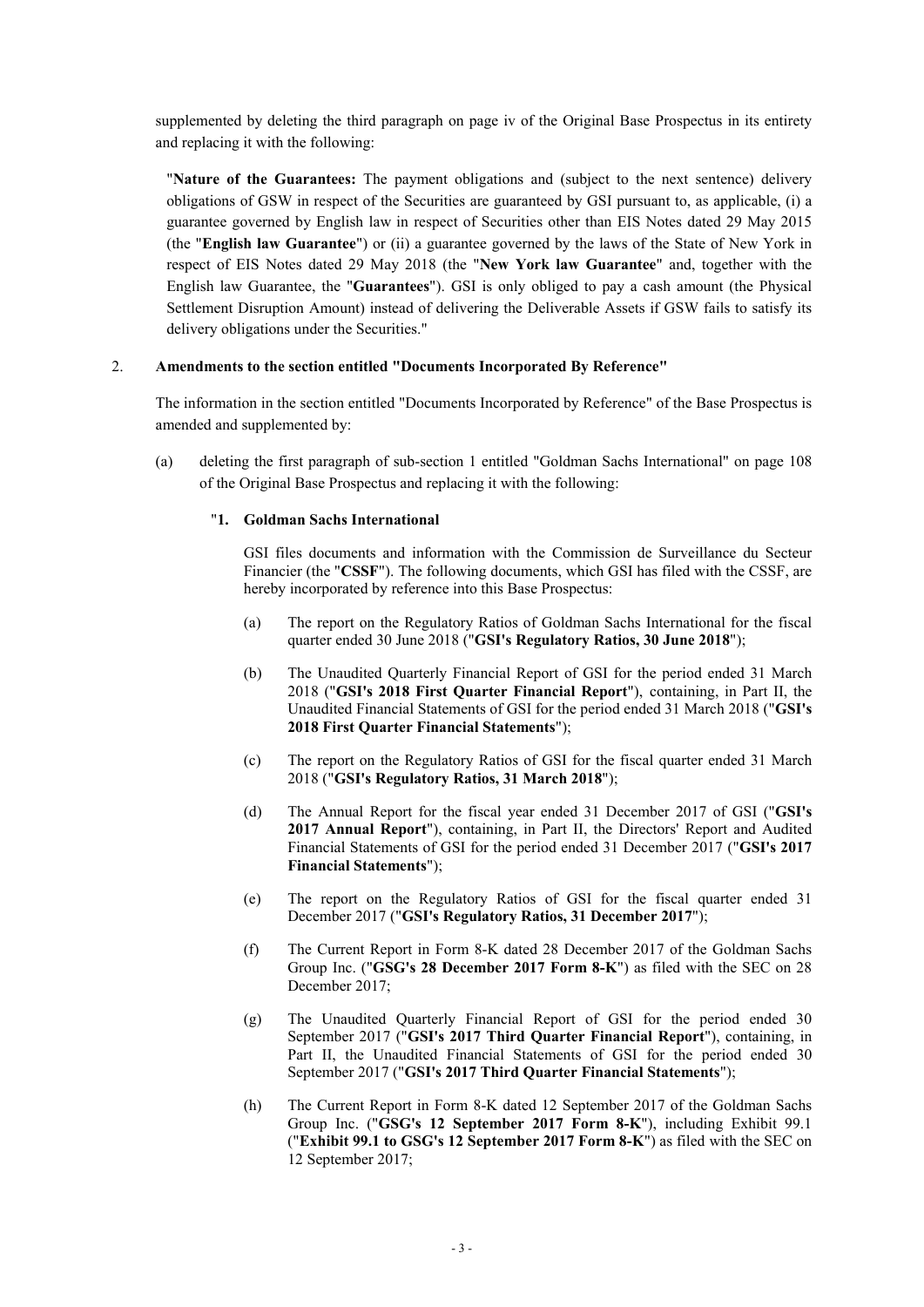- (i) The Annual Report for the fiscal year ended 31 December 2016 of GSI ("**GSI's 2016 Annual Report**"), containing, in Part II, the Directors' Report and Audited Financial Statements of GSI for the period ended 31 December 2016 ("**GSI's 2016 Financial Statements**"); and
- (j) The Annual Report for the fiscal year ended 31 December 2015 of GSI ("**GSI 2015 Annual Report**"), containing, in Part II, the Directors' Report and Audited Financial Statements of GSI for the period ended 31 December 2015 ("**GSI's 2015 Financial Statements**")."; and
- (b) inserting the following information in sub-section 1 entitled "Goldman Sachs International" immediately below the paragraph entitled "GSI's Regulatory Ratios, 31 March 2018" under the sub-heading "Cross-Reference List" (pages 108 to 109 of the Original Base Prospectus):

| GSI's Regulatory Ratios, 30 June 2018 |                          |        |  |
|---------------------------------------|--------------------------|--------|--|
|                                       | Introduction             | Page 1 |  |
|                                       | <b>Regulatory Ratios</b> | Page 1 |  |

## 3. **Amendments to the section entitled "Commonly Asked Questions About the Programme"**

The information in the section entitled "Commonly Asked Questions About the Programme" is amended and supplemented by deleting the information under the sub-heading 2 "Who is the Guarantor under this Programme?" on page 117 of the Original Base Prospectus in its entirety and replacing it with the following:

"The payment obligations and (subject to the next sentence) delivery obligations of GSW in respect of the Securities issued by it are guaranteed by GSI pursuant to, as applicable, (i) a guarantee governed by English law in respect of Securities other than EIS Notes dated 29 May 2015 (the "**English Law Guarantee**") or (ii) a guarantee governed by the laws of the State of New York in respect of EIS Notes dated 29 May 2018 (the "**New York Law Guarantee**" and, together with the English Law Guarantee, the "**Guarantees**"). GSI is only obliged to pay a cash amount (the "**Physical Settlement Disruption Amount**") instead of delivering the Deliverable Assets if GSW fails to deliver the Physical Settlement Amount. The Guarantees will rank *pari passu* with all other unsecured and unsubordinated indebtedness of GSI."

## 4. **Amendments to the section entitled "General Terms and Conditions of the Notes"**

The information in the section entitled "General Terms and Conditions of the Notes" is amended and supplemented by deleting paragraph 1(e) on page 186 of the Original Base Prospectus in its entirety and replacing it with the following:

"(e) *Guarantees*: The payment obligations and (subject to the next sentence) delivery obligations of GSW in respect of the Notes issued by it are unconditionally and irrevocably guaranteed by GSI (GSI, in such capacity, the "**Guarantor**") pursuant to, as applicable, (i) in respect of Securities other than EIS Notes, a guarantee governed by English law dated 29 May 2015 (the "**English law Guarantee**") or (ii) in respect of EIS Notes, a guarantee governed by the laws of the State of New York dated 29 May 2018 (the "**New York law Guarantee**", and together with the English law Guarantee, the "**Guarantees**"). GSI is only obliged to pay the Physical Settlement Disruption Amount instead of delivering the Deliverable Assets if GSW fails to deliver the Physical Settlement Amount."

## 5. **Amendments to the section entitled "Forms of Guarantee"**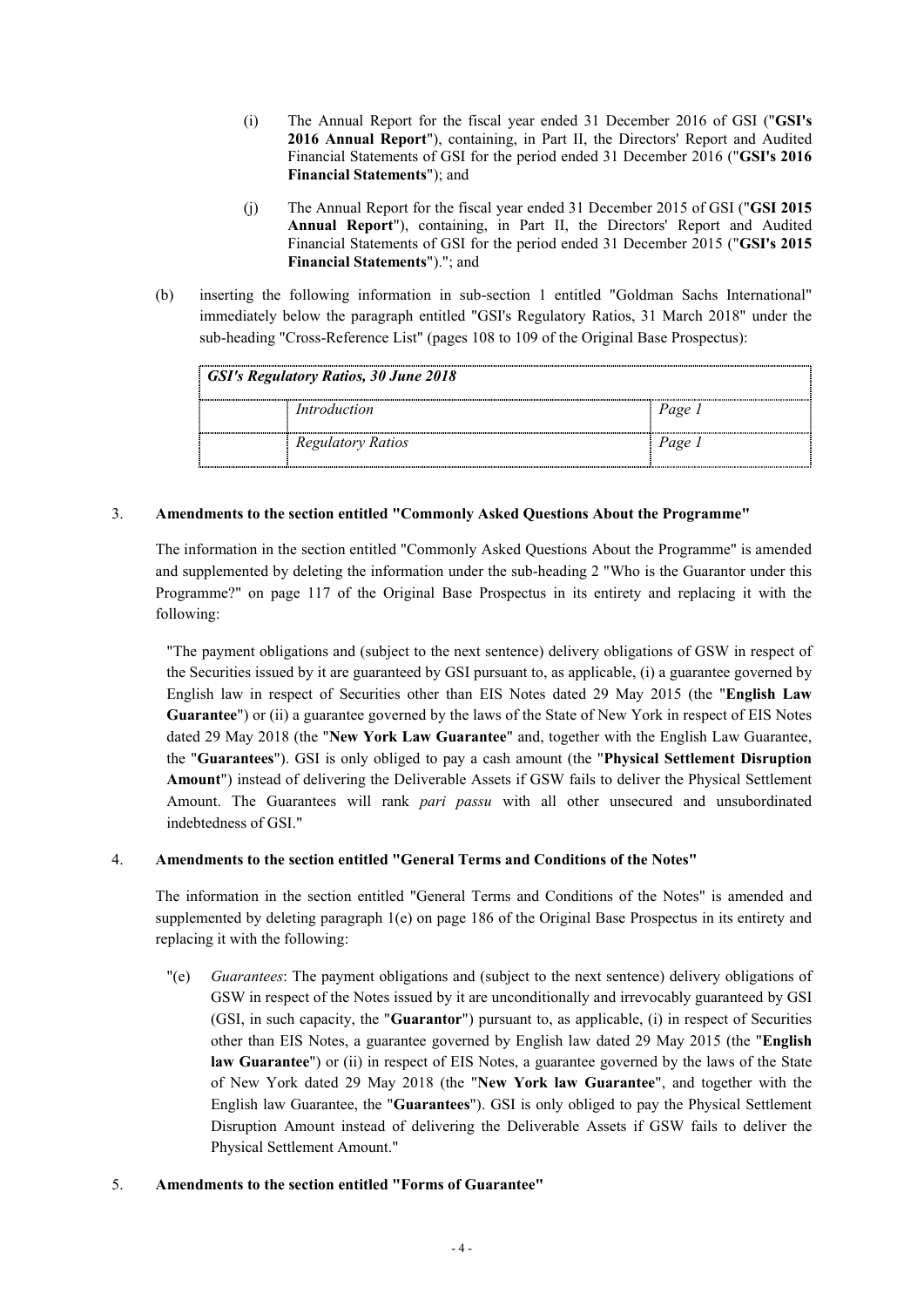The information in the section entitled "Forms of Guarantee" is be amended and supplemented by deleting the information appearing under the sub-heading "New York Law Guarantee" on pages 612 to 613 of the Original Base Prospectus in its entirety and replacing it with the following:

### *"New York Law Guarantee*

**THIS GUARANTEE** is made on 29 May 2018 by **GOLDMAN SACHS INTERNATIONAL**, a company incorporated with unlimited liability in England ("**GSI**" or the "**Guarantor**").

### **WHEREAS**:

- (A) Under the Series K Programme for the Issuance of Warrants, Notes and Certificates (the "**Programme**") of (amongst others) Goldman, Sachs & Co. Wertpapier GmbH ("**GSW**" or the "**Issuer**") may from time to time issue Securities, which are (i) specified to be EIS Notes and (ii) expressed to be governed under Cayman Islands law, in each case in the relevant Final Terms, Pricing Supplement or Drawdown Prospectus (as applicable and as defined in the Programme Agency Agreement referred to below) in accordance with the Conditions of such securities (such Securities, the "**EIS Notes (Cayman Islands law)** " or the "**Relevant Securities**").
- (B) The EIS Notes (Cayman Islands law) shall be issued pursuant to (i) a deed of covenant governed under Cayman Islands law dated on or around the date hereof (as amended and/or replaced from time to time the "**Cayman Deed of Covenant**"); and (ii) a programme agency agreement in relation to the Notes dated on or around the date hereof (as amended and/or replaced from time to time, the "**Programme Agency Agreement**") with Citibank, N.A., London Branch as Fiscal Agent and the other agents named therein.
- (C) The Guarantor wishes to enter into this Guarantee in relation to GSW's payment obligations in respect of the EIS Notes (Cayman Islands law) (but not any other Securities under the Programme) for the benefit of the Holders thereof from time to time. The Guarantor has entered into a separate guarantee in relation to Securities other than EIS Notes (Cayman Islands law).

## **THE GUARANTOR** hereby agrees as follows:

- 1. Subject as provided in paragraph 2 below, for value received, the Guarantor hereby unconditionally guarantees to the Holder of each Relevant Security the payment obligations of GSW when due in accordance with the terms and conditions of the Cayman Deed of Covenant and the Programme Agency Agreement and the Conditions of the Relevant Securities. In the case of failure of GSW punctually to make payment of any Redemption Amount, any Interest Amount or any other amount payable under the Conditions of the Relevant Securities, the Guarantor hereby agrees to cause any such payment to be made promptly when and as the same shall become due and payable as if such payment was made by GSW in accordance with the Conditions of the Relevant Securities (following the failure of GSW to punctually make such payment). In the case of Relevant Securities providing for Physical Settlement, the Guarantor is obligated only to make payment of the Physical Settlement Disruption Amount in lieu of delivering any Deliverable Assets. This Guarantee is one of payment and not of collection.
- 2. Any Relevant Securities issued by GSW under the Programme on or after the date hereof shall have the benefit of this Guarantee but shall not have the benefit of any subsequent guarantee by the Guarantor relating to Relevant Securities issued by GSW under the Programme on or after the date of such subsequent guarantee (unless expressly so provided in any such subsequent guarantee).
- 3. The Guarantor hereby waives notice of acceptance of this Guarantee and notice of any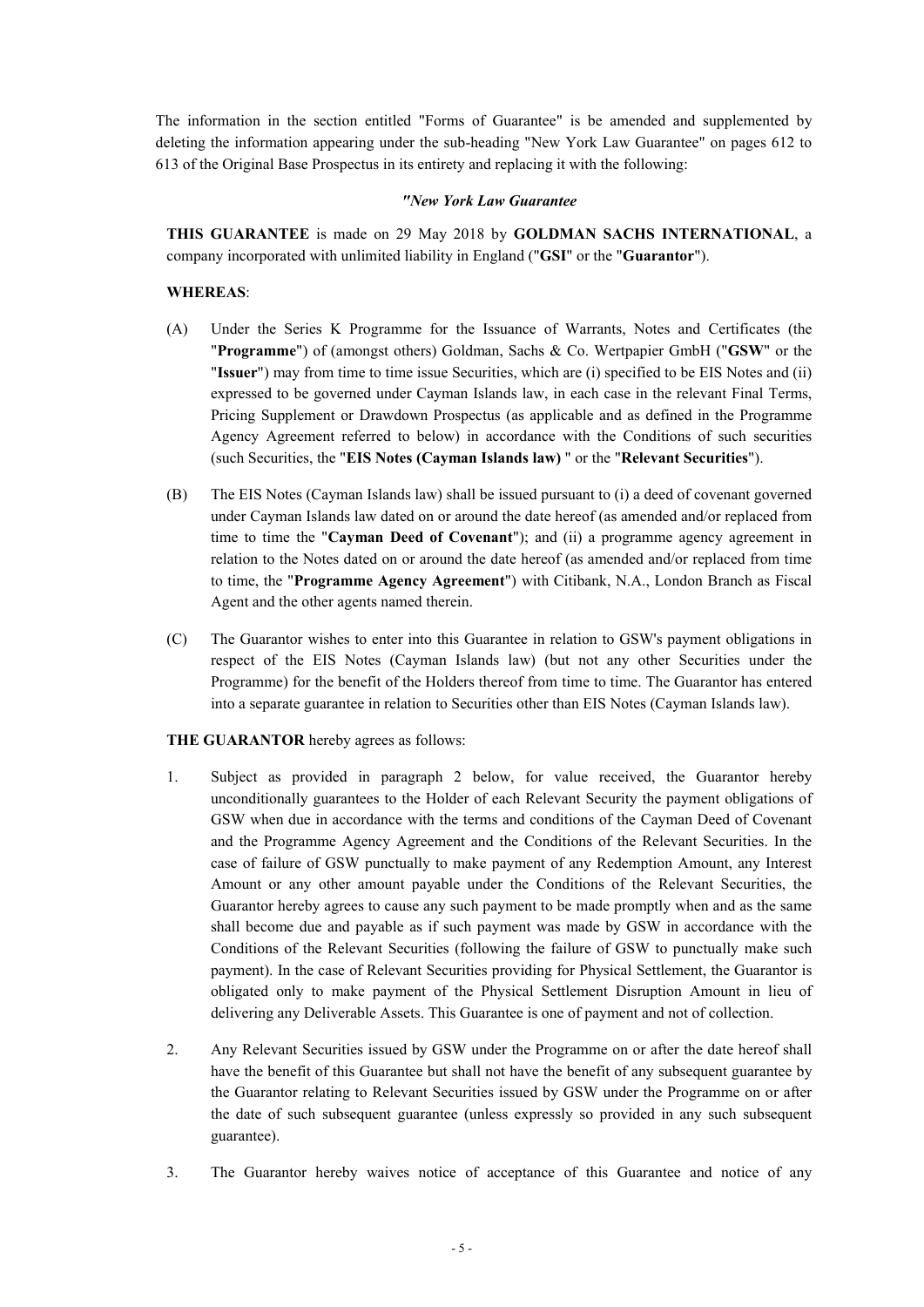obligation or liability to which it may apply, and waives presentment, demand for payment, protest, notice of dishonour or non-payment of any such obligation or liability, suit or the taking of other action by any Holder against, and any notice to, the Issuer, the Guarantor or any other party.

- 4. The obligations of the Guarantor hereunder will not be impaired or released by (1) any change in the terms of any obligation or liability of GSW under the Cayman Deed of Covenant, the Programme Agency Agreement, or the Relevant Securities, (2) the taking of or failure to take any action of any kind in respect of any security for any obligation or liability of GSW under the Cayman Deed of Covenant, the Programme Agency Agreement or the Relevant Securities, (3) the exercising or refraining from exercising of any rights against GSW or any other party or (4) the compromising or subordinating of any obligation or liability of GSW under the Programme Agency Agreement, the Cayman Deed of Covenant, or the Relevant Securities, including any security therefor. Any other suretyship defences are hereby waived by the Guarantor.
- 5. Upon any assignment or delegation of GSW's rights and obligations under the Relevant Securities pursuant to the Conditions of the Relevant Securities to a partnership, corporation, trust or other organization in whatever form (the "**Substitute Issuer**") that assumes the obligations of GSW under the Relevant Securities by contract, operation of law or otherwise, this Guarantee shall remain in full force and effect and thereafter be construed as if each reference herein to the Issuer was a reference to the Substitute Issuer.
- 6. The Guarantor may not assign its rights nor delegate its obligations under this Guarantee in whole or in part, except for an assignment and delegation of all the Guarantor's rights and obligations hereunder to another entity in whatever form that succeeds to all or substantially all of the Guarantor's assets and business and that assumes such obligations by contract, operation of law or otherwise. Upon any such delegation and assumption of obligations, the Guarantor shall be relieved of and fully discharged from all obligations hereunder.
- 7. Each Holder of a Relevant Security is deemed to:
	- (i) acknowledge and agree to be bound by and consent to the exercise of any UK Bail-In Power by the Relevant UK Resolution Authority that may result in the cancellation of all, or a portion of, any amount due in respect of any liability of the Guarantor under this Guarantee to such Holder of a Relevant Security (such amount, the "**Guaranteed Amount**") and/or the conversion of all, or a portion of, the Guaranteed Amount into shares or other securities or other obligations of the Guarantor or another person, including by means of variation to this Guarantee, in each case, to give effect to the exercise by the Relevant UK Resolution Authority of such UK Bail-In Power; and
	- (ii) acknowledge and agree that the rights of such Holder of a Relevant Security under this Guarantee are subject to, and will be varied, if necessary, so as to give effect to, the exercise of any UK Bail-In Power by the Relevant UK Resolution Authority.

For the purposes of this paragraph 7,

"**Relevant UK Resolution Authority**" means any authority with the ability to exercise a UK Bail-In Power. As at the date of this Guarantee the Relevant UK Resolution Authority is the Bank of England.

"**UK Bail-In Power**" means any statutory write-down and/or conversion power existing from time to time under any laws, regulations, rules or requirements relating to the resolution of banks, banking group companies, credit institutions and/or investment firms incorporated in the United Kingdom in effect and applicable in the United Kingdom to the Guarantor or any of its subsidiaries, including but not limited to any such laws, regulations, rules or requirements that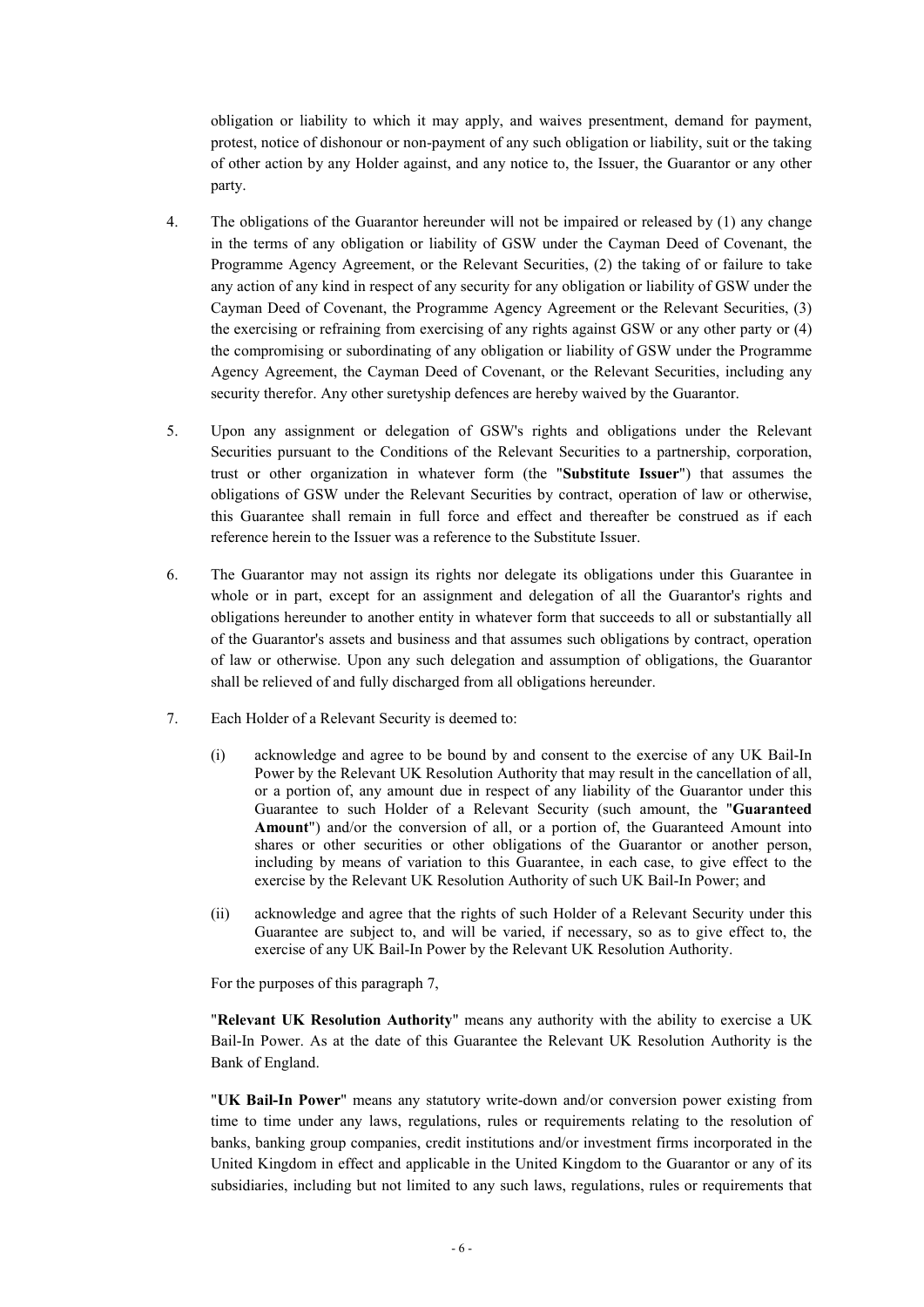are implemented, adopted or enacted within the context of the Directive 2014/59/EU of the European Parliament and of the Council establishing a framework for the recovery and resolution of credit institutions and investment firms of May 15 2014, and/or within the context of a UK resolution regime under the UK Banking Act 2009, as amended, or otherwise, pursuant to which obligations of a bank, banking group company, credit institution or investment firm or any of its affiliates can be reduced, cancelled and/or converted into shares or other securities or obligations of the Guarantor or any other person.

- 8. Terms defined in any relevant Programme Agency Agreement or in the Conditions (which term is defined in the Programme Agency Agreement) shall have the same meaning in this Guarantee (including in the recitals hereto), unless expressly defined otherwise in this Guarantee. Terms defined in the recitals hereto shall have the same meaning when used in this Guarantee.
- **9. THIS GUARANTEE SHALL BE GOVERNED BY AND CONSTRUED IN ACCORDANCE WITH THE INTERNAL LAWS OF THE STATE OF NEW YORK WITHOUT GIVING EFFECT TO PRINCIPLES OF CONFLICTS OF LAW. THE GUARANTOR AGREES TO THE EXCLUSIVE JURISDICTION OF COURTS LOCATED IN THE STATE OF NEW YORK, UNITED STATES OF AMERICA, OVER ANY DISPUTES ARISING UNDER OR RELATING TO THIS GUARANTEE.**

#### GOLDMAN SACHS INTERNATIONAL

By:

Authorized Officer"

## 6. **Amendments to the section entitled "General Information"**

The information in the section entitled "General Information" is amended and supplemented by deleting sub-section 5 (*Availability of Documents*) on pages 722 to 723 of the Original Base Prospectus and replacing it with the following:

## "**5. Availability of Documents**

For so long as any Securities shall be outstanding or may be issued under the Programme, copies of the following documents may be obtained free of charge upon request during normal business hours from the specified office of the Issuers and the office of the Paying Agent in Luxembourg and each of the Paying Agents:

- (i) the constitutional documents of GSI;
- (ii) the constitutional documents of GSW;
- (iii) GSI's 2018 First Quarter Financial Report;
- (iv) GSI's Regulatory Ratios, 30 June 2018;
- (v) GSI's Regulatory Ratios, 31 March 2018;
- (vi) GSI's Regulatory Ratios, 31 December 2017;
- (vii) GSI's 2017 Third Quarter Financial Report;
- (viii) GSI's 2017 Annual Report;